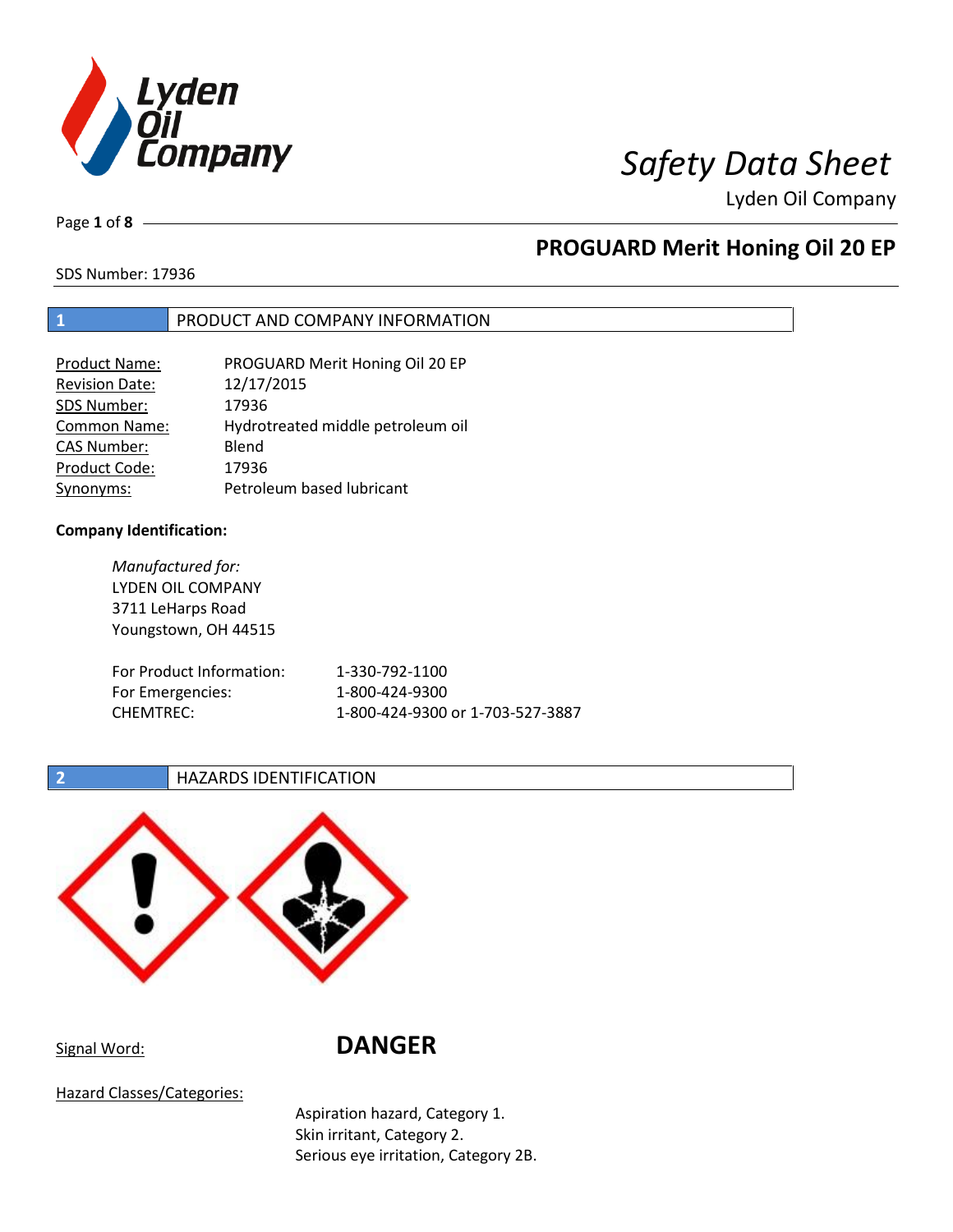

| Page 2 of 8                | Lyuch On Company                                                      |
|----------------------------|-----------------------------------------------------------------------|
|                            | <b>PROGUARD Merit Honing Oil 20 EP</b>                                |
| <b>SDS Number: 17936</b>   |                                                                       |
| Hazard Statement(s):       |                                                                       |
|                            | H304: May be fatal if swallowed and enters airways.                   |
|                            | H315: Causes skin irritation.                                         |
|                            | H320: Causes eye irritation.                                          |
| Precaution Statement(s):   |                                                                       |
|                            | P101: If medical advice is needed, have product container or label at |
|                            | hand.                                                                 |
|                            | P102: Keep out of reach of children.                                  |
|                            | P103: Read label before use.                                          |
|                            | P302+352: IF ON SKIN: Wash with plenty of water.                      |
|                            | P305+351+338: IF IN EYES: Rinse cautiously with water for several     |
|                            | minutes. Remove contact lenses if present and easy to $do$ – continue |
|                            | rinsing.                                                              |
|                            | P301+310: IF SWALLOWED: Immediately call a POISON                     |
|                            | CENTER/doctor                                                         |
|                            | P331: Do NOT induce vomiting.                                         |
|                            | P405: Store locked up.                                                |
|                            | P501: Dispose of contents/container in accordance with                |
|                            | local/regional/national/international regulation.                     |
| Other Hazard Statement(s): |                                                                       |

Repeated exposure may cause skin dryness or cracking.

**3** COMPOSITION / INFORMATION ON INGREDIENTS

Ingredients:

*Mixture of the substances listed below with nonhazardous additions.*

| <b>Chemical Name</b>                 | <b>CAS Number</b> | Percentage |
|--------------------------------------|-------------------|------------|
| Hydrotreated middle petroleum        | 64742-46-7        | 70-80      |
| Fats and glyceridic oils, sulfurized | 68990-81-8        | $15 - 25$  |
| Non-hazardous additives              | Proprietary       | $<$ 10     |

*\*Any concentration shown as a range is to protect confidentiality or is due to batch variation.*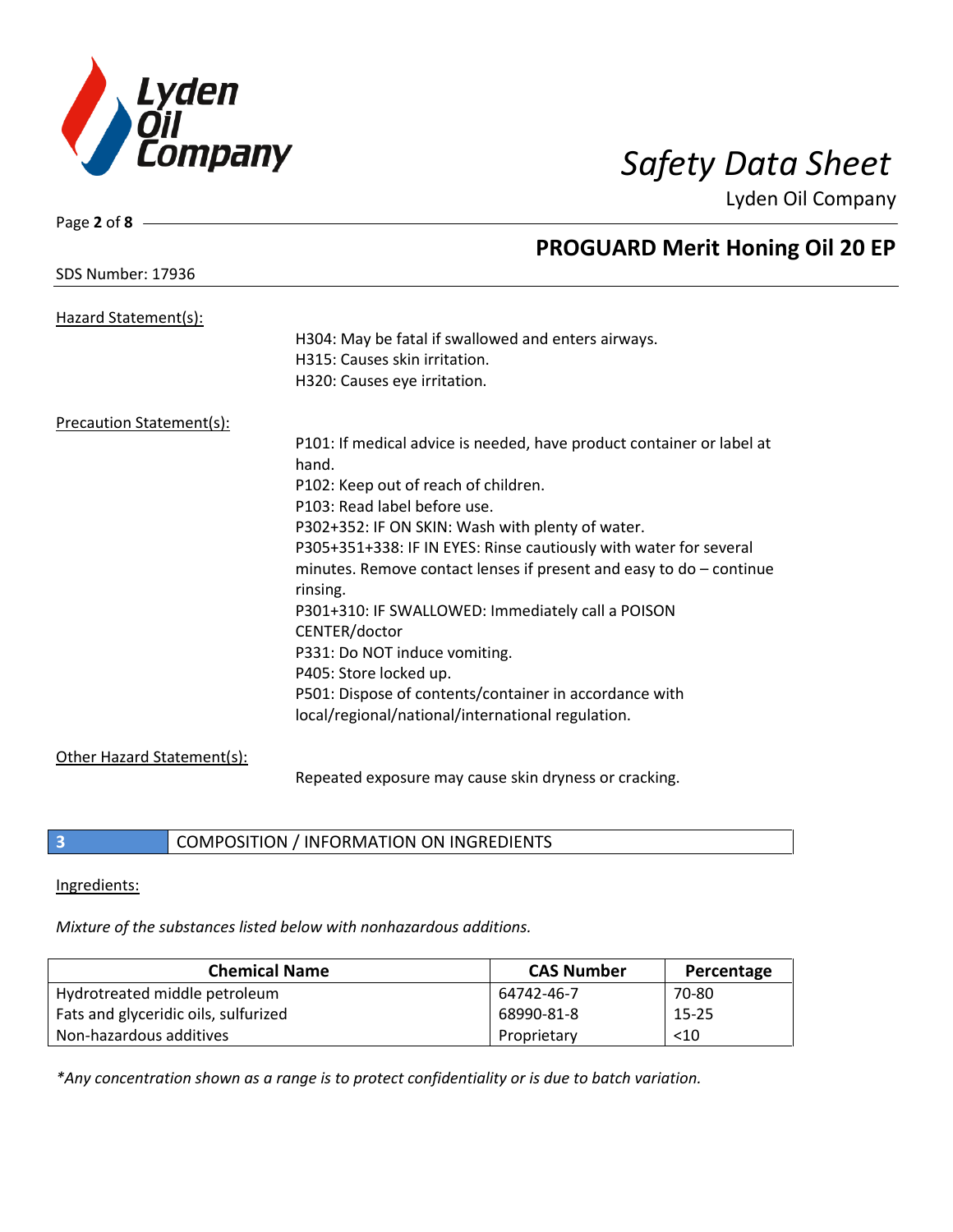

h

Page **3** of **8**

# **PROGUARD Merit Honing Oil 20 EP**

SDS Number: 17936

| <b>FIRST AID MEASURES</b><br>$\overline{4}$   |                                                                                                                                                              |
|-----------------------------------------------|--------------------------------------------------------------------------------------------------------------------------------------------------------------|
| Description of First Aid Measures:            |                                                                                                                                                              |
| Inhalation:                                   | If symptoms develop, move victim to fresh air. If symptoms persist,<br>obtain medical attention.                                                             |
| Skin Contact:                                 | Wash with soap and water. Remove contaminated clothing and wash<br>before reuse. Get medical attention if needed.                                            |
| Eye Contact:                                  | Rinse opened eye for several minutes under running water. If<br>symptoms persist, consult medical attention.                                                 |
| Ingestion:                                    | Rinse mouth with water. If symptoms develop, obtain medical<br>attention.                                                                                    |
| Symptoms and Effects, both acute and delayed: | No further relevent data available.                                                                                                                          |
| <b>Recommended Actions:</b>                   | Treat symptomatically. Call a doctor or poison<br>control center for guidance.                                                                               |
| $\overline{\phantom{a}}$                      | FIRE FIGHTING MEASURES                                                                                                                                       |
| Recommended Fire-Extinguishing Equipment:     | Use dry powder, foam, or carbon dioxide fire<br>extinguishers. Water may be ineffective in fighting<br>an oil fire unless used by experienced fire fighters. |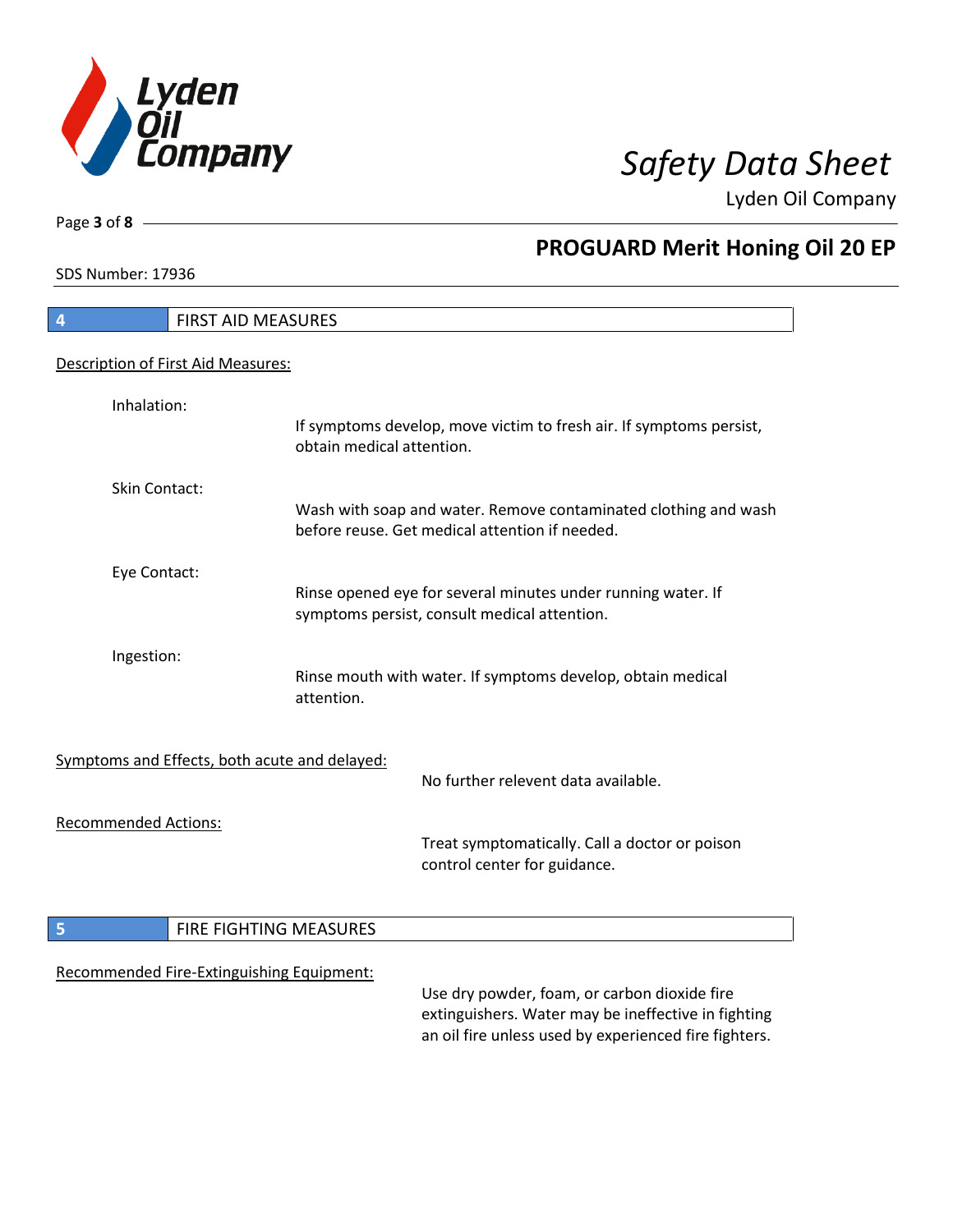

| Page 4 of 8 -                     |                                    |                                                                                                                                                                                                   |  |
|-----------------------------------|------------------------------------|---------------------------------------------------------------------------------------------------------------------------------------------------------------------------------------------------|--|
|                                   |                                    | <b>PROGUARD Merit Honing Oil 20 EP</b>                                                                                                                                                            |  |
| <b>SDS Number: 17936</b>          |                                    |                                                                                                                                                                                                   |  |
| Possible Hazards During a Fire:   |                                    | Hazardous combustion products may include: A<br>complex mixture of airborne solid and liquid<br>particulates and gases (smoke). Carbon monoxide.<br>Unidentified organic and inorganic compounds. |  |
|                                   | Recommendations to Firefighters:   | No special measures required.                                                                                                                                                                     |  |
| $6\phantom{1}6$                   | <b>ACCIDENTAL RELEASE MEASURES</b> |                                                                                                                                                                                                   |  |
| <b>Personal Precautions:</b>      |                                    |                                                                                                                                                                                                   |  |
|                                   |                                    | Avoid contact with skin, eyes, and clothing.<br>Keep away from sources of ignition.                                                                                                               |  |
| <b>Emergency Procedures:</b>      |                                    | Contain spilled material, collect in suitable and<br>properly labeled containers.                                                                                                                 |  |
| <b>Environmental Precautions:</b> |                                    | Do not allow to reach sewage system or any water<br>course.<br>Do not allow to enter ground waters.                                                                                               |  |
| Cleanup Procedures:               |                                    | Pick up excess with inert absorbant material.                                                                                                                                                     |  |
| $\overline{7}$                    | <b>HANDLING AND STORAGE</b>        |                                                                                                                                                                                                   |  |
| <b>Handling Precautions:</b>      |                                    | Handle with care and avoid spillage on the floor.<br>Do not cut, weld, drill, grind, braze, or solder<br>container.                                                                               |  |
| <b>Storage Requirements:</b>      |                                    | Keep container tightly sealed.<br>Keep away from sources of ignition.                                                                                                                             |  |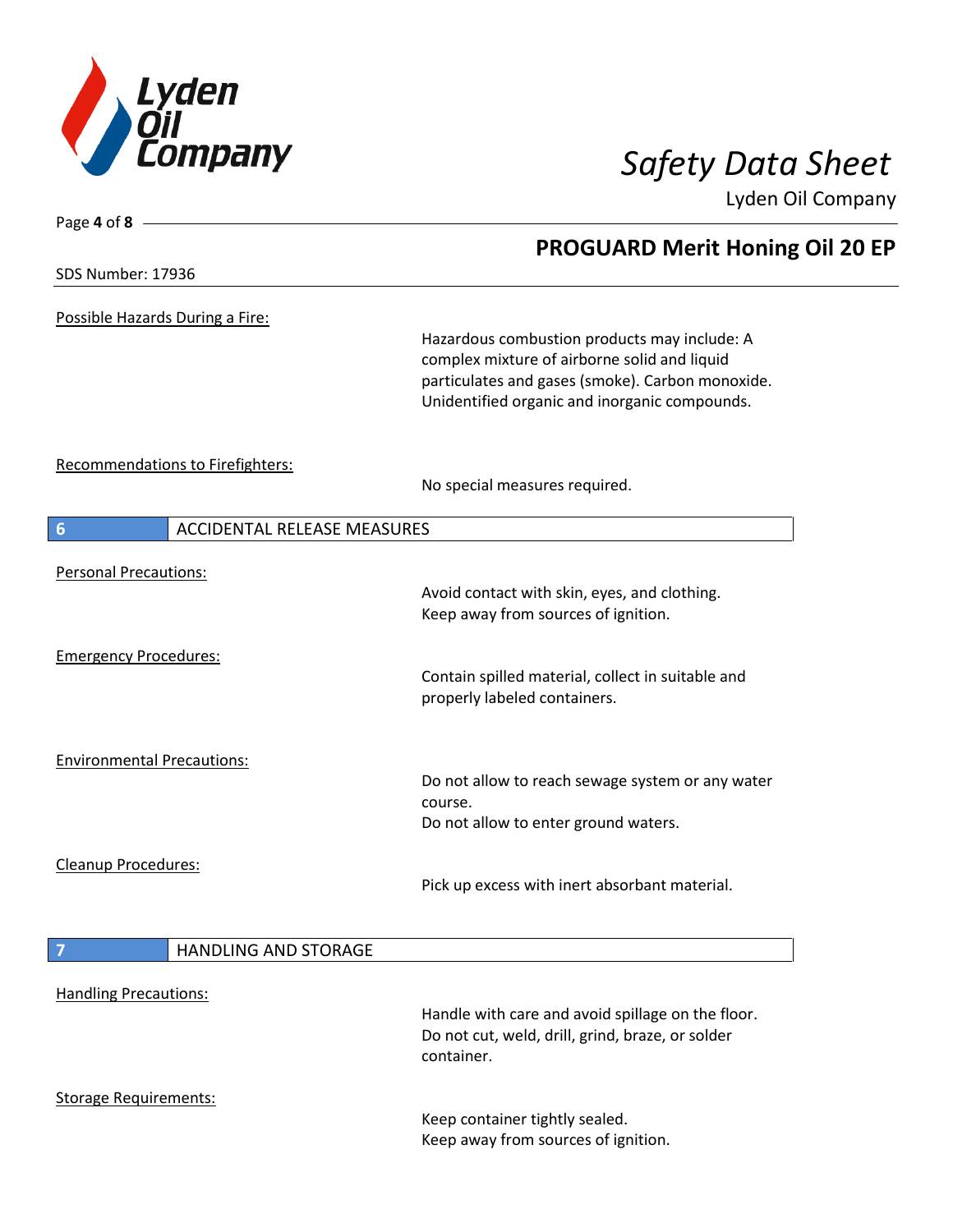

Page **5** of **8**

## **PROGUARD Merit Honing Oil 20 EP**

SDS Number: 17936

## **8** EXPOSURE CONTROLS / PERSONAL PROTECTION

Exposure Limits:

No data available.

Engineering Controls:

All ventilation should be designed in accordance with OSHA standard (29 CFR 1910.94).

Personal Protective Equipment:

Wash hands before breaks and at the end of work. Use safety glasses and gloves.

## **9** PHYSICAL AND CHEMICAL PROPERTIES

Color: Dark Amber Physical State: Liquid Odor: Data not available Odor Threshold: Data not available pH: Data not available Melting Point: Data not available Boiling Point: Data not available Boiling Range: Data not available Flash Point: 135° C / 275° F (COC Method) Evaporation Rate: Data not available Flammability: Data not available Flammability Limits: Data not available Vapor Pressure: Data not available Vapor Density: Case Contract Market Data not available Relative Density: The Mass of the T.3 pounds per gallon at 60° F Solubilities: Insoluble in water Partition Coefficient: Data not available Auto-Ignition Temperature: Data not available Decomposition Temperature: Data not available Viscosity: 8 mm²/sec (kinematic at 40° C)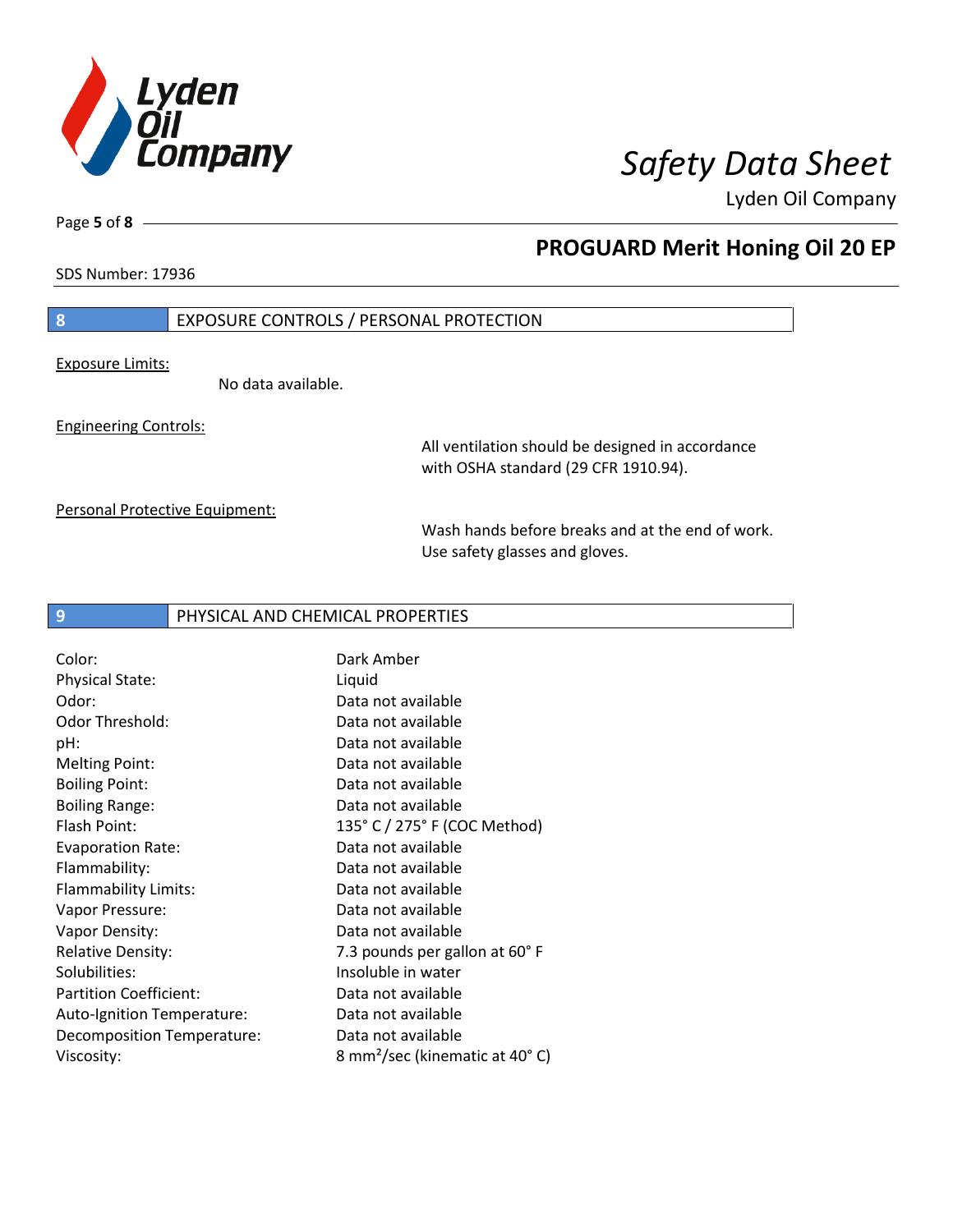

SDS Number: 17936

Page **6** of **8**

# **PROGUARD Merit Honing Oil 20 EP**

| <b>10</b>                      | STABILITY AND REACTIVITY |                                                                  |
|--------------------------------|--------------------------|------------------------------------------------------------------|
| Stability:                     |                          | Stable under normal conditions.                                  |
| Reactivity:                    |                          | Not reactive under normal conditions.                            |
| <b>Conditions to Avoid:</b>    |                          | Extreme temperature, sparks, open flame, and<br>direct sunlight. |
| <b>Hazardous Reactions:</b>    |                          | No known hazardous reactions.                                    |
| <b>Incompatible Materials:</b> |                          | No further relevant information available.                       |
| Decomposition Products:        |                          | Hazardous decomposition products are not<br>expected to form.    |

| <b>11</b>                           | <b>TOXICOLOGICAL INFORMATION</b>                                                                                          |
|-------------------------------------|---------------------------------------------------------------------------------------------------------------------------|
| Routes of Exposure:                 | Skin and eye contact are the primary routes of<br>exposure although exposure may occur following<br>accidental ingestion. |
| <b>Exposure Effects:</b>            | Repeated skin contact may cause dermatitis or an<br>oil acne.                                                             |
| <b>Measures of Toxicity:</b>        | No test data available.                                                                                                   |
| Carcinogenic/Mutagenic Precautions: | Non-carcinogenic and not expected to be<br>mutagentic.                                                                    |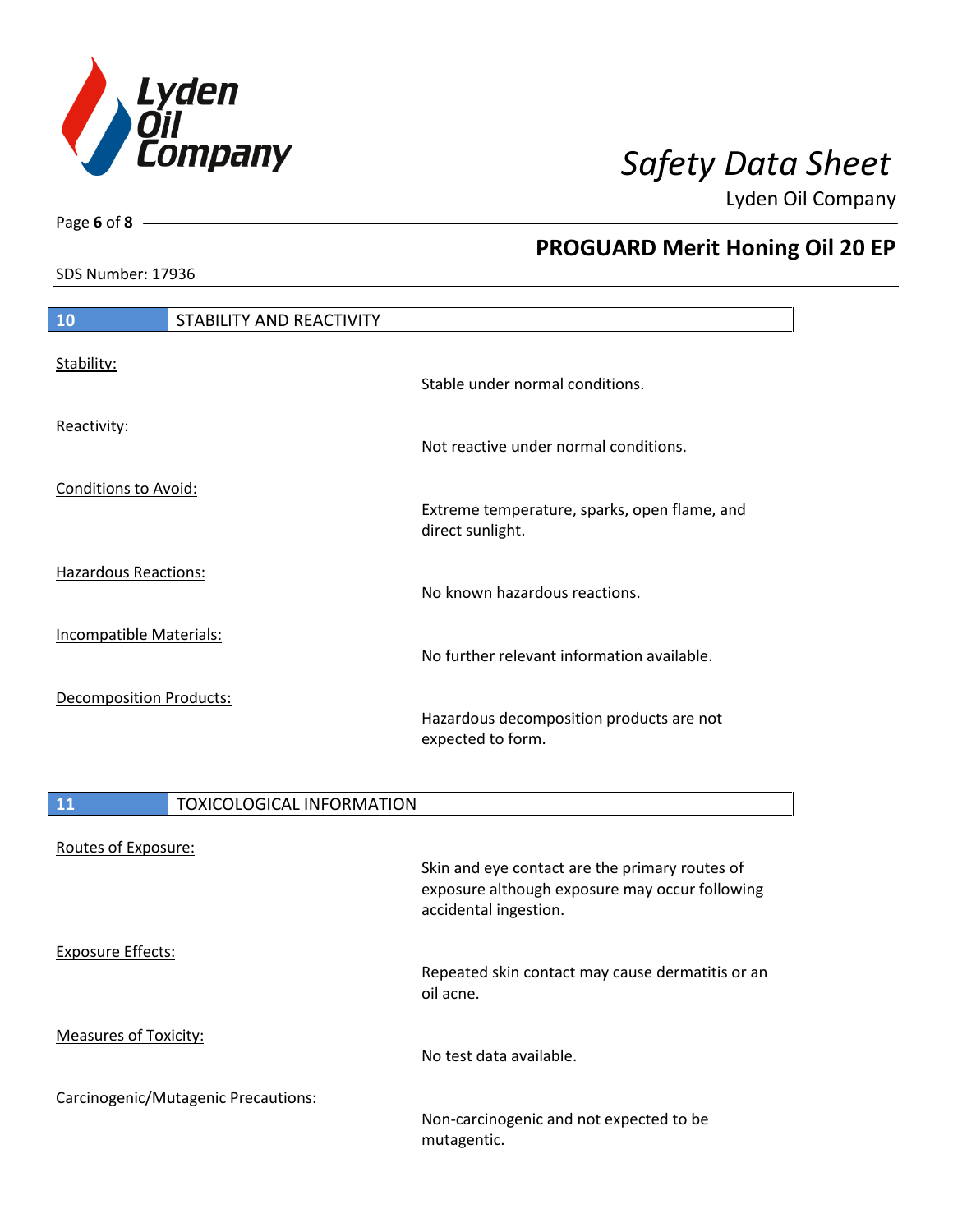

**PROGUARD Merit Honing Oil 20 EP**

Lyden Oil Company

SDS Number: 17936

Page **7** of **8**

| 12                                                                                                | <b>ECOLOGICAL INFORMATION</b>                                                        |                                                                                             |
|---------------------------------------------------------------------------------------------------|--------------------------------------------------------------------------------------|---------------------------------------------------------------------------------------------|
| <b>Ecological Precautions:</b>                                                                    |                                                                                      | Avoid exposing to the environment.                                                          |
| <b>Ecological Effects:</b>                                                                        | No specific environmental or aquatic data available.                                 |                                                                                             |
| 13                                                                                                | DISPOSAL CONSIDERATIONS                                                              |                                                                                             |
| Disposal Methods:                                                                                 |                                                                                      | Dispose of waste material in accordance with all<br>local, state, and federal requirements. |
| <b>Disposal Containers:</b>                                                                       |                                                                                      | Use properly approved container for disposal.                                               |
| <b>Special Precautions:</b>                                                                       |                                                                                      | Do not flush to surface waters or drains.                                                   |
| 14                                                                                                | <b>TRANSPORT INFORMATION</b>                                                         |                                                                                             |
| <b>UN Number:</b><br><b>UN Shipping Name:</b><br><b>Transport Hazard Class:</b><br>Packing Group: | Data not available<br>Data not available<br>Data not available<br>Data not available |                                                                                             |
| <b>Environmental Hazards:</b>                                                                     |                                                                                      | Data not available                                                                          |
| <b>Bulk Transport Guidance:</b>                                                                   |                                                                                      | Data not available                                                                          |
| <b>Special Precautions:</b>                                                                       |                                                                                      |                                                                                             |

Not regulated by DOT.